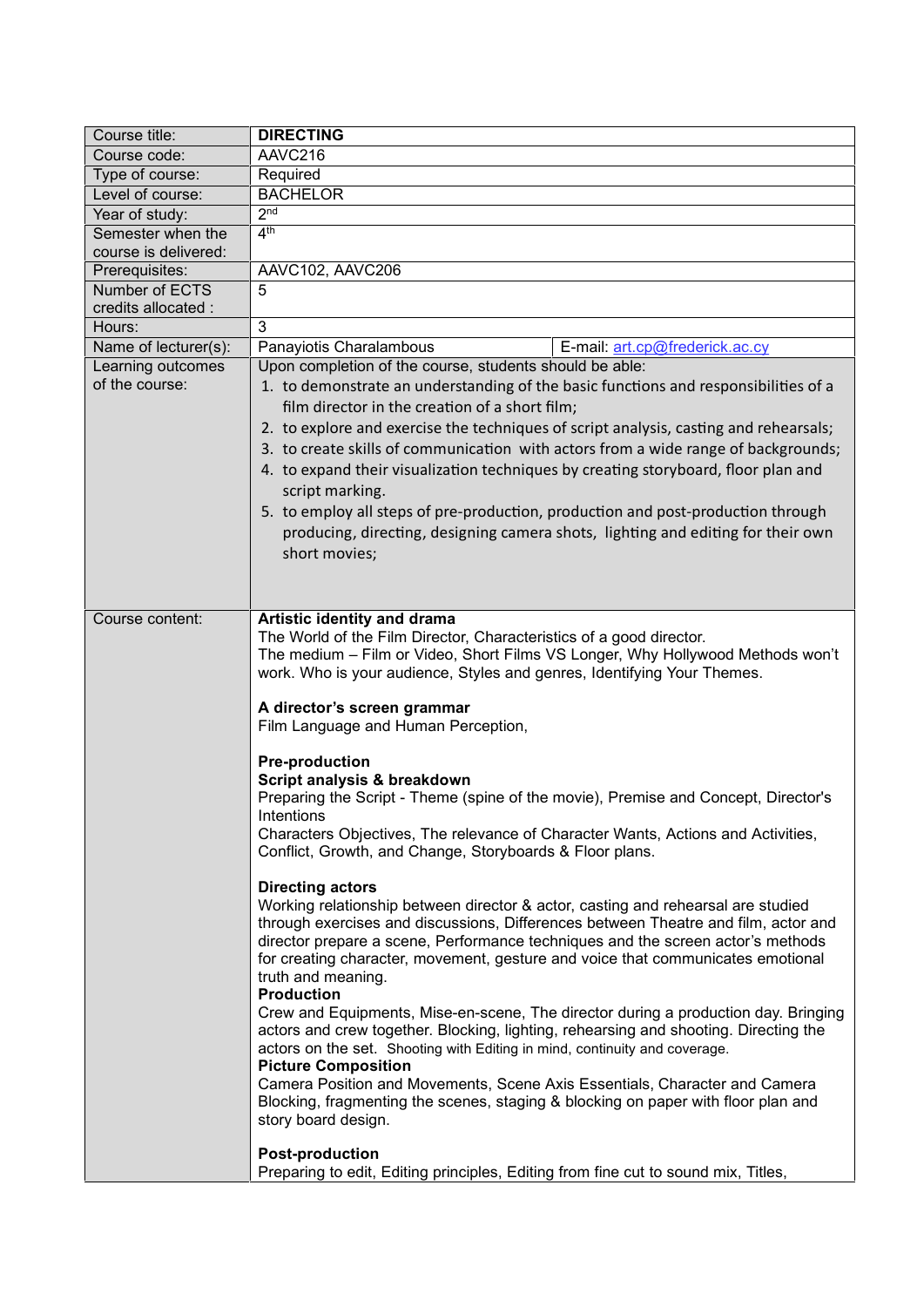|                                    | Acknowledgments, and Promotional material.                                                                                                                               |
|------------------------------------|--------------------------------------------------------------------------------------------------------------------------------------------------------------------------|
|                                    | Transitions and Transitional Devices.                                                                                                                                    |
|                                    |                                                                                                                                                                          |
| Recommended<br>and/or required     | - Frost, J. B. (2009), Cinematography for Directors: A Guide for Creative<br>Collaboration, Michael Wiese Productions.                                                   |
| reading:                           | - Reisz, K. Millar, G. (2010) The Technique of Film and Video Editing, Focal Press                                                                                       |
|                                    | - Rabiger, M. (2007) Directing: Film Techniques and Aesthetics, Amsterdam: Focal                                                                                         |
|                                    | Press.                                                                                                                                                                   |
|                                    | Weston, J. (1999) Directing Actors, Michael Wiese Productions.                                                                                                           |
| References:                        | Referencing on magazines and blogs as:                                                                                                                                   |
|                                    | American Cinematographer of Motion Imaging, Cameraman, Post                                                                                                              |
|                                    | www.videomaker.com                                                                                                                                                       |
|                                    | www.fdtimes.com                                                                                                                                                          |
| Planned learning<br>activities and | Lectures, demonstrations and screenings together with detailed critical analysis at<br>each stage engage students in the practice and disciplines of Directing. Lectures |
| teaching methods:                  | address the theory of digital film video directing and are supported by practical                                                                                        |
|                                    | demonstrations in which the information imparted is put into practice. Screenings are                                                                                    |
|                                    | used to critically analyse student projects and to provide examples of good practice.                                                                                    |
|                                    | This process is supported by individual student research through directed and                                                                                            |
|                                    | independent learning.                                                                                                                                                    |
|                                    | Students are required to produce and direct a short-length feature movie based on a                                                                                      |
|                                    | script they have already written. The work is then critically analysed in a group                                                                                        |
|                                    | discussion and screening.<br>Lecture notes and presentations are available through the web for students to use in                                                        |
|                                    | combination with the textbooks                                                                                                                                           |
| Assessment                         | Students are required to produce and direct a short-length feature film based on a                                                                                       |
| techniques and                     | script they have already written.                                                                                                                                        |
| Assessments criteria:              |                                                                                                                                                                          |
|                                    | Students will be graded according to:                                                                                                                                    |
|                                    | Organization. How well organized and efficient is the production team?                                                                                                   |
|                                    | Is there evidence of thorough pre-production and planning?<br>$\bullet$                                                                                                  |
|                                    | The originality of their approach to the medium,<br>٠                                                                                                                    |
|                                    | Technical competence in using the equipment,<br>٠                                                                                                                        |
|                                    | Over-all understanding and progress demonstrated throughout the<br>$\bullet$                                                                                             |
|                                    | production. Degree of Difficulty. How ambitious, imaginative and challenging                                                                                             |
|                                    | is the production?                                                                                                                                                       |
|                                    | Is the production well execute?                                                                                                                                          |
|                                    | Are the video and audio elements well integrated?                                                                                                                        |
|                                    | To what degree does technique heighten or diminish the overall impact of<br>٠                                                                                            |
|                                    | the film?                                                                                                                                                                |
|                                    |                                                                                                                                                                          |
|                                    | Specific requirements for the final project and the assessments criteria are written                                                                                     |
|                                    | down on project briefs that are handed out to you.                                                                                                                       |
|                                    | The active participation in class and in the activities that the course may suggest is<br>also taken into consideration.                                                 |
|                                    |                                                                                                                                                                          |
|                                    | Special emphasis is also given to the final presentation of the final project during the                                                                                 |
|                                    | final assessments before a panel of programme tutors and the programme                                                                                                   |
|                                    | supervisor.                                                                                                                                                              |
|                                    |                                                                                                                                                                          |
|                                    | Assessment Criteria for the project are:                                                                                                                                 |
|                                    | $-30%$<br>Research and Analytical Skills                                                                                                                                 |
|                                    | $-20%$<br>Production competency and solution                                                                                                                             |
|                                    | $-20%$<br><b>Presentation and Communication</b>                                                                                                                          |
|                                    | $-30%$<br><b>Final Assessments</b>                                                                                                                                       |
|                                    |                                                                                                                                                                          |